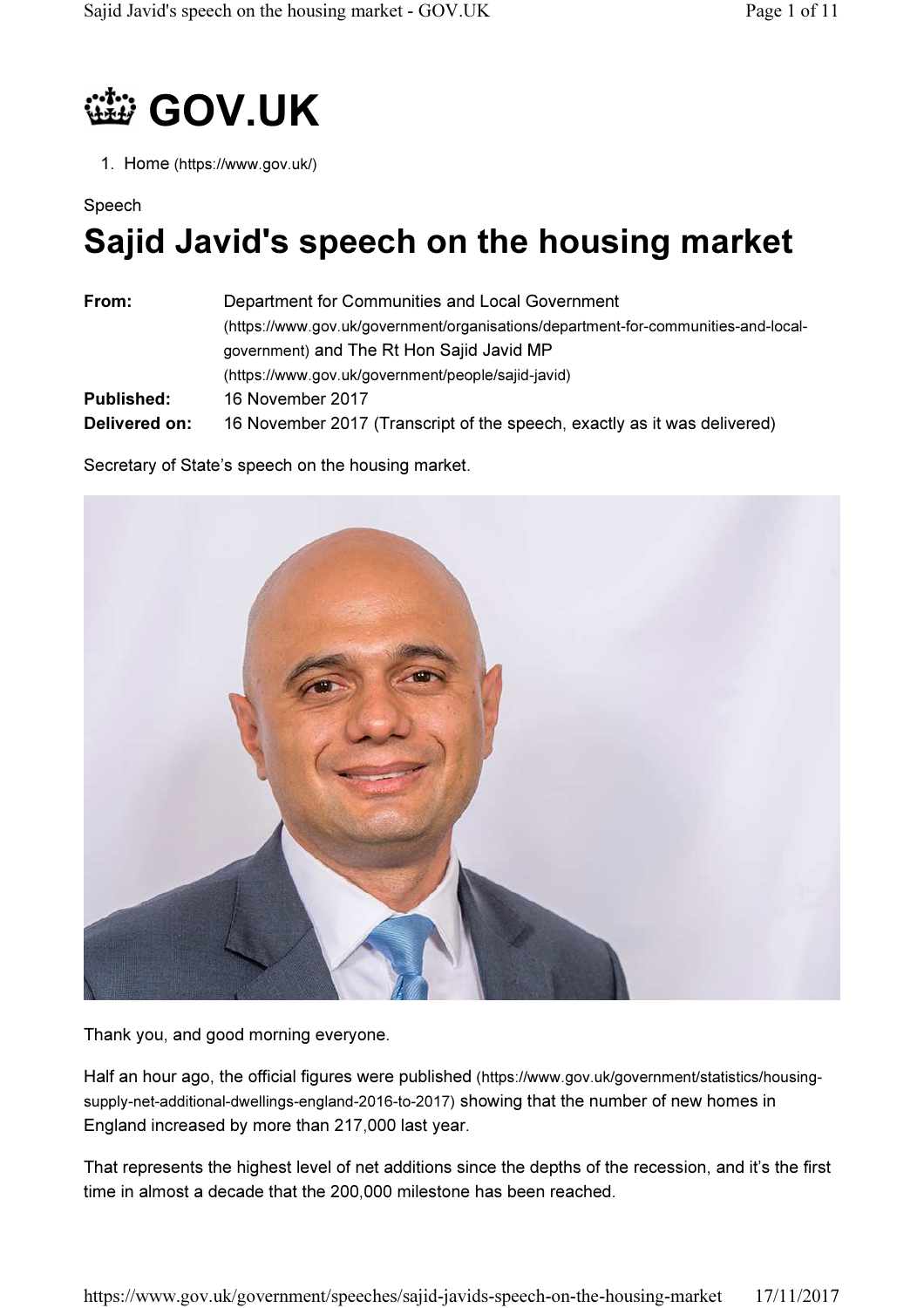Yesterday, the Housing Minister Alok Sharma, he signed the papers that will allow housing associations to be reclassified as private sector organisations.

Freed from the shackles of public sector bureaucracy, associations will be able to concentrate on their core, crucial mission – building homes.

Later this morning, the Prime Minister will be in north London meeting with families living in new, high-quality social housing.

They're just some of the families to benefit from last year's 27% rise in the number of new affordable homes.

And they'll soon be joined by many more thanks to the £9 billion that we're investing in affordable housing.

Now, all that is just the tip of the iceberg.

Because this is a government that is getting things done.

A government of deeds, not words.

We've doubled the housing budget to deliver a million more homes, including hundreds of thousands of affordable ones.

We have reformed planning rules, leading to record levels of planning permissions being granted.

We have fought bureaucratic inertia and vested interests and we have freed up unprecedented levels of public sector land.

We're providing hundreds of millions of pounds of finance for small and innovative builders to accelerate construction speeds.

And tens of thousands of derelict homes are being brought back into use…

The list goes on and on.

So yes, we've done a lot.

Yet it is painfully obvious that there remains much, much more to be done.

217,000 net additions means 217,000 more people or families with a roof over their heads.

217,000 places where people can put down roots and build their life.

But fixing the broken housing market will require a much larger effort.

The figures that have been released today show that we have started turning things around.

But they are only a small step in the right direction.

What we need now is a giant leap.

You wouldn't know it if you listened to some people.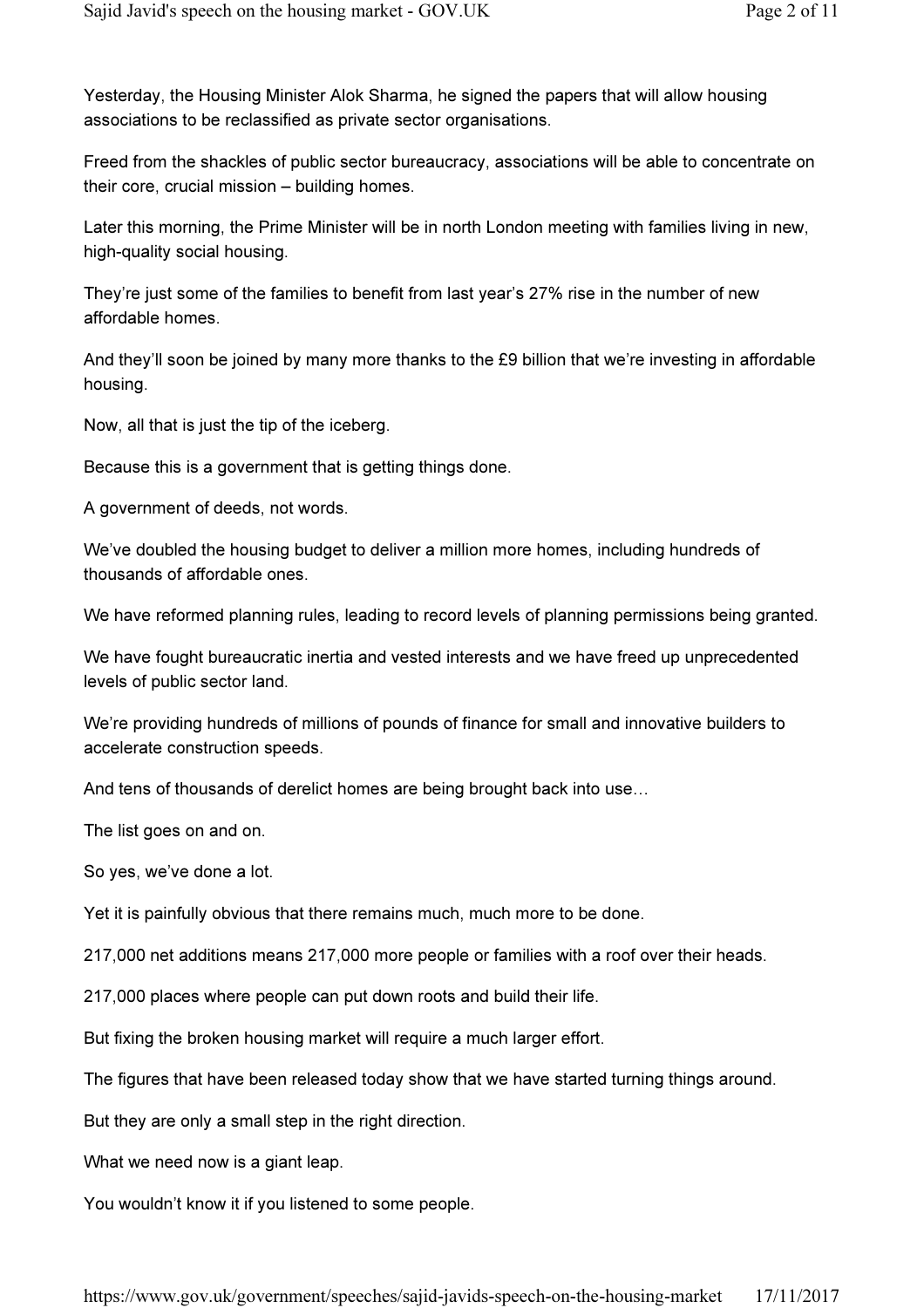Even today, I still hear from those who say that there isn't a problem with housing in this country.

That we don't need to build more.

That affordability is only a problem for Millennials that spend too much on nights out and smashed avocados.

It's nonsense.

The people who tell me this – usually baby boomers who have long-since paid off their own mortgage – they are living in a different world.

They're not facing up to the reality of modern daily life and have no understanding of the modern market.

The statistics are well-worn but they do bear repeating.

Nationwide, the average house price is now 8 times the average income.

The average age of a first-time buyer is now 32.

People in their early 30s are half as likely as their parents were to own their home.

A third of all men in their 30s are still living with their parents – a stat that will send a shiver down the spine of all mums and dads everywhere!

Where once it would have taken an average couple 3 years to save for a deposit – 3 years – it will now take a quarter of a century. Assuming, of course, they can afford to save at all.

And last year, the average first-time buyer in London needed a deposit – a deposit – of more than £90,000.

£90,000!

That's a lot of avocados.

Now, like some kind of noxious oil slick, the effects of our broken housing market are spreading slowly but steadily through all our communities and all demographics.

And if we fail to take decisive action, the impact will be not just be felt by those who are directly touched by it.

And that's because your home is so much more than just the roof over your head.

It's not the backdrop to your life, it's a fundamental part of it – and of society too.

Our home is supposed to be our anchor, our little patch of certainty in an uncertain world.

And once you have that certainty, that stability, then you can start to put down roots.

Start making friends.

Become part of your community.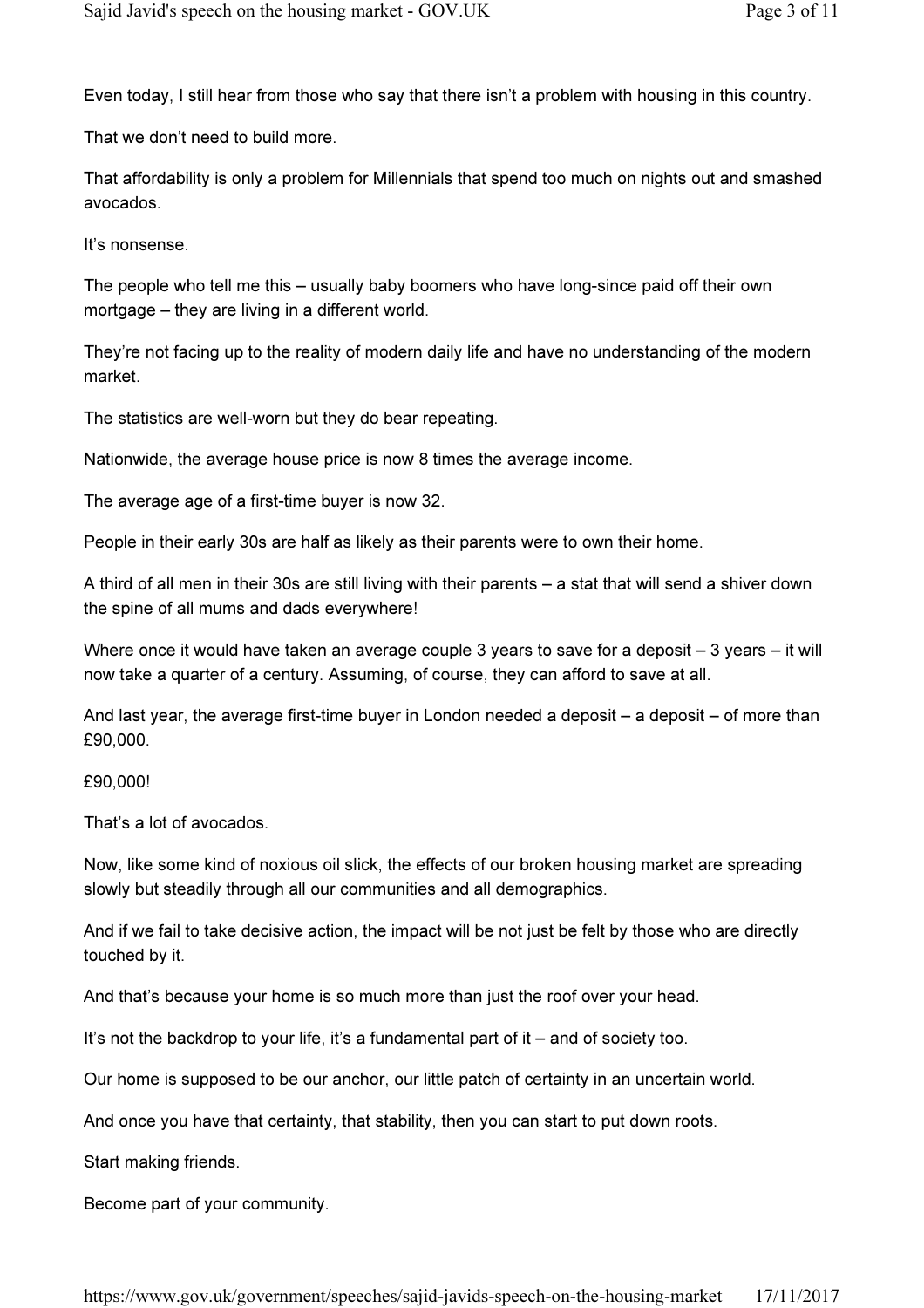You can begin to play your role in those Burkean "little platoons" that have long been at the heart of much political thinking, for 2 centuries or more.

So our homes are engines of society, and they're also engines of social progress.

In purely fiscal terms, yes, but in so many other ways.

A safe place where children can do their homework, spend time with their parents.

It's much, much harder to get on life if you're constantly forced to move from school to school, from place to place because your parents can not afford the rent.

And homes are the rocks on which families and communities are built.

If, like me, you believe in the importance of a strong, stable family unit, if you got into politics to help protect it, then you must also accept that homes should be made available.

You simply must.

[Political content removed] At the heart of British life – is the idea that if you work hard you are free to enjoy the rewards.

It's an idea that has been articulated by countless politicians over many generations.

But it's an idea that is fundamentally undermined by our broken housing market.

Because working hard no longer guarantees rewards.

There is no guarantee that you will be able to afford a place of your own, to buy your own home, build your own life, pass something on to your children.

With wages swallowed up by spiralling rents, there's not even a guarantee that you'll be free to spend your money on what you choose.

Opportunity is increasingly limited not by your own talents but by your ability to make a withdrawal from the Bank of Mum and Dad.

The generation crying out for help with housing is not over-entitled.

They don't want the world handed to them on a plate.

They want simple fairness, moral justice, the opportunity to play by the same rules enjoyed by those who came before them.

Without affordable, secure, safe housing we risk creating a rootless generation, drifting from one short-term tenancy to the next, never staying long enough to play a real role in their community.

We risk creating a generation who, in maybe 40 or 50 years, reaches retirement with no property to call their own, and pension pots that have not been filled because so much of their income has gone on rent.

A generation that, without any capital of its own, becomes resentful of capitalism and capitalists.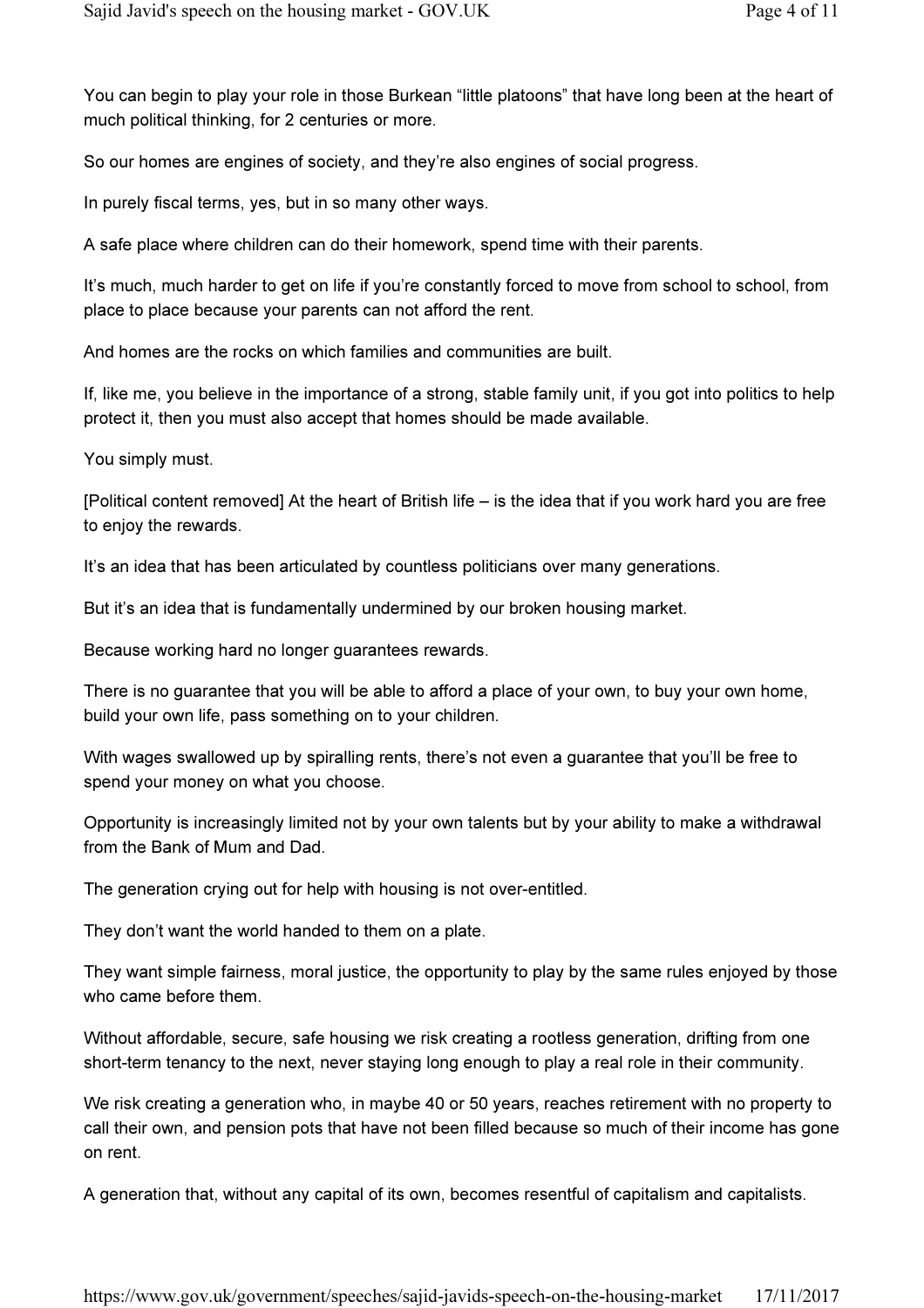And we risk creating a generation that turns its back on the politicians who failed them.

A generation that believes we don't care.

[Political content removed]

We must fix the broken housing market, and we must fix it now.

Tomorrow will be too late.

February's white paper (https://www.gov.uk/government/publications/fixing-our-broken-housing-market), that set out our broad vision for doing so.

It described the scale of the challenge and the need for action on many fronts.

Since then we've been putting it into action, laying the foundations for hundreds of thousands of new homes.

But I'm about as far from complacent as it's possible to get.

So I'm not about to let myself – or anyone – think that the battle is already won.

I'm going to keep on pushing for much more change, keep on seeking answers to the questions that need to be asked.

Can and should central government take a bigger, more active role in building homes?

Our vision for Garden Villages and Garden Towns have been well received by planners and residents alike.

But should we now be more bold, taking the concept to the next level and creating larger Garden Cities?

How can we get more land into the system, freeing up more sites on which to build?

Despite what some claim, our green and pleasant land not about to turn concrete grey.

Twice a day, more of Britain gets covered by the incoming tide than is currently covered by buildings.

England is the most developed part of the UK, yet less than 10% of its land is urban.

Building the homes that we need does not mean ruining vast tracts of beautiful countryside. It doesn't mean that at all.

It just means working with local communities to make sensible, informed decisions about what needs to be built and where – and finding the right sites on which to do so.

Many of those sites are already part of the urban landscape.

Bristol was quick to sign up to the pilot scheme that we set up for a Brownfield Register.

As a result, another 248 sites have been identified right across this city.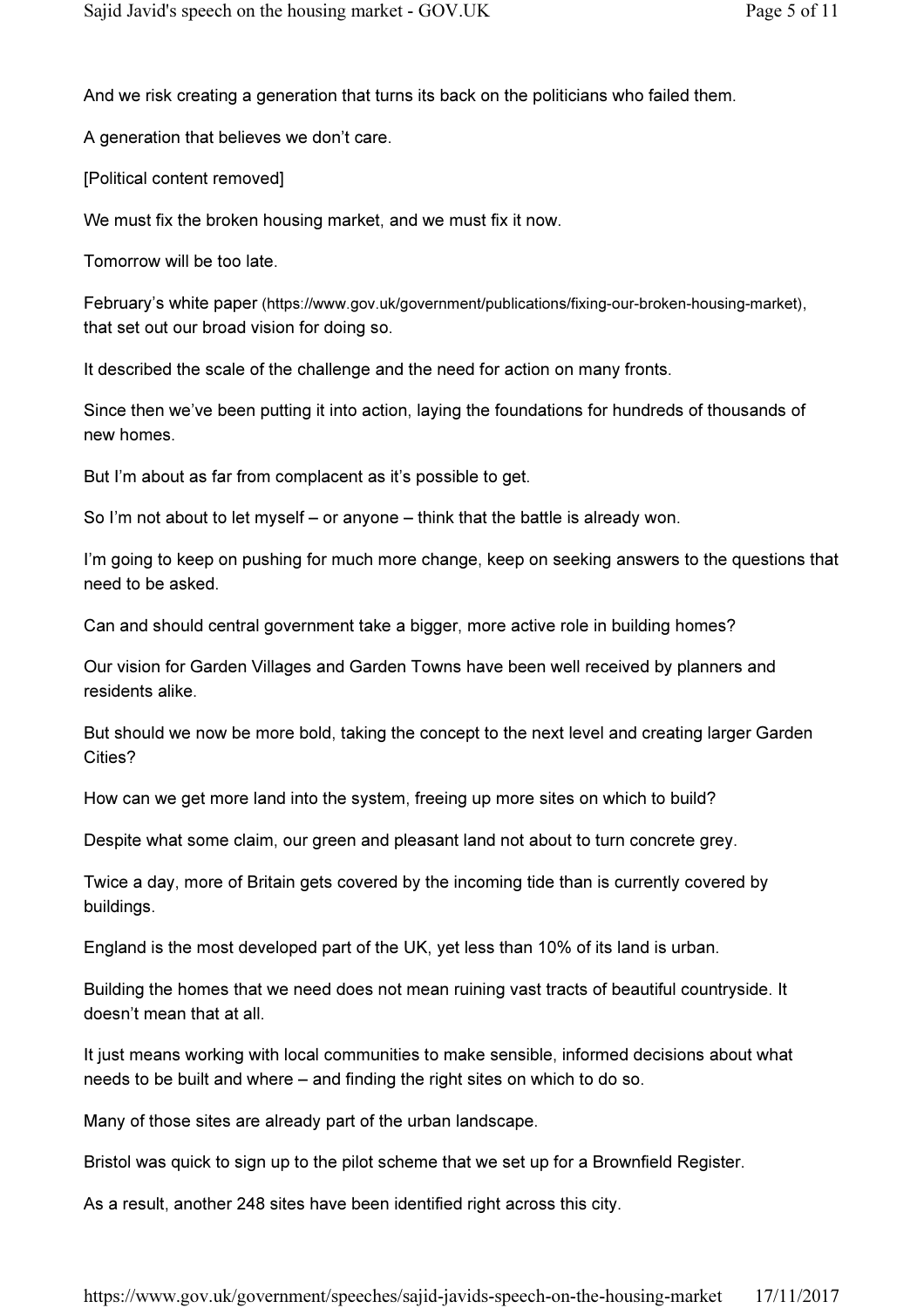And none of them require the loss of a single piece of greenfield land.

But whether in cities or the countryside, the key to unlocking new sites is infrastructure.

The right infrastructure can make private development viable.

It can make new communities places where people actually want to live.

And it can make development acceptable and attractive to existing communities.

Tomorrow, the National Infrastructure Commission will publish its report on the opportunities on offer if we open up the Cambridge-Milton Keynes-Oxford corridor.

I'm very much looking forward to what Lord Adonis has to say.

That's because infrastructure has to be at the heart of any major development. And as Secretary of State I will make sure make sure that it is.

Too many commentators seem to think we have to choose one solution and stick with it, whether that's planning reform, it's infrastructure, it's training or it's investment.

That couldn't be further from the truth.

There are many, many faults in our housing market, dating back many, many years.

If you only fix one, yes you'll make some progress, sure enough.

But this is a big problem and we have to think big.

We can't allow ourselves to be pulled into one silo or another, and I don't intend to let that happen.

So there is much that central government can do.

But, acting alone, we won't be able to do anything.

Fixing the broken market requires action on many fronts, and from many actors.

That's why we're here today.

I never need an excuse to come back to Bristol, the city where I grew up, my home town.

Being here this morning means I can visit my mum's in time for lunch!

She makes the best lamb samosas this side of Lahore!

But this city – and the site we're on today, Temple Meads Quarter – is also a great example of how different agencies and different groups of people can work together to deliver the homes we need.

When I was a kid, the Temple Meads area was a picture of decline – neglected, run-down, underused.

The sorting office building had stood empty and increasingly derelict since 1997.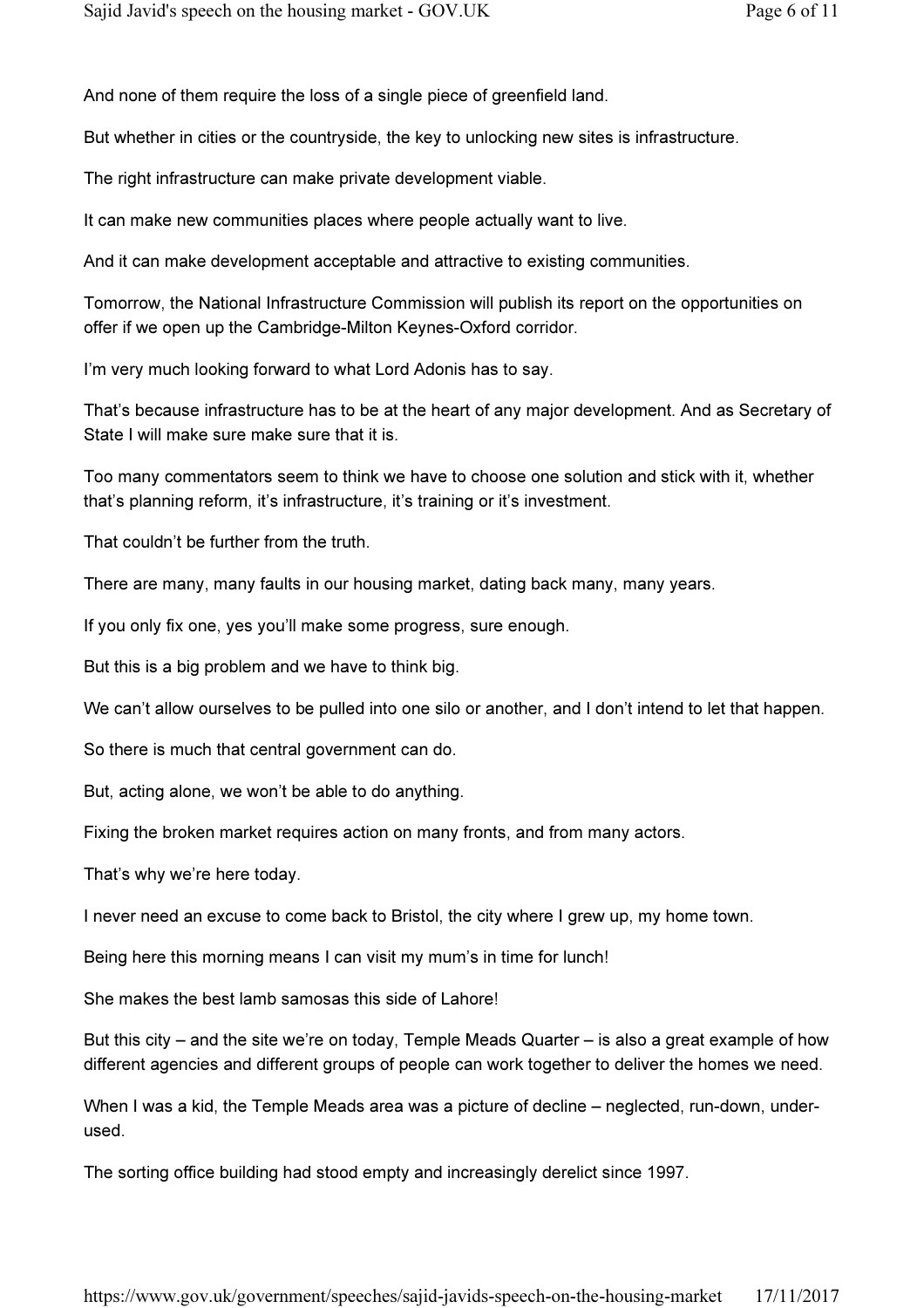Today, the whole area is being reborn as a new urban hub, a modern and sustainable place to work, to learn, to play and to live.

Appropriately enough, the list of business tenants includes HAB, the innovative housing start-up cofounded by Kevin McCloud.

They're just down the road at Temple Studios.

We're building homes for businesses, so that businesses can build homes for us!

The transformation of Temple Meads has many parents, but at its core is a local authority that's prodevelopment and a government agency – the Homes and Communities Agency – that's willing to use all of the powers at its disposal.

Now you couple that with a Local Enterprise Partnership that's serious about building, a combined authority that's committed to delivering the right infrastructure, can-do attitude from the superb West of England Mayor Tim Bowles, and a private sector that's ready to meet the challenge… The results, they speak for themselves.

This kind of collaboration brings results, and I want to see these kind of results replicated right across the country.

And that means a huge range of different groups working together to tackle the many faces of the housing challenge.

For starters, I want the Homes and Communities Agency to be less cautious, to be more aggressive, and to be more muscular.

To take its foot off the brake and use all the tools we've created for it.

The agency is taking that approach here at Temple Meads, and the results are clear for us to see.

Now it's time to repeat that success right across the country.

The private sector developers must also play their part, building more homes more quickly.

They're great at securing planning permissions – but people can't live in planning permissions.

The government is actively removing barriers to build-out.

As the white paper said, we're tackling unnecessary delays caused by planning conditions.

We're making the process of dealing with protected species less painful.

And we're committed to tackling the skills shortage and boosting the construction workforce.

We're giving the industry the support that it needs, and I expect the industry to respond by getting shovels in the ground.

That's why the white paper also set out plans to increase transparency and accountability, so everyone can see if a developer is dragging its feet.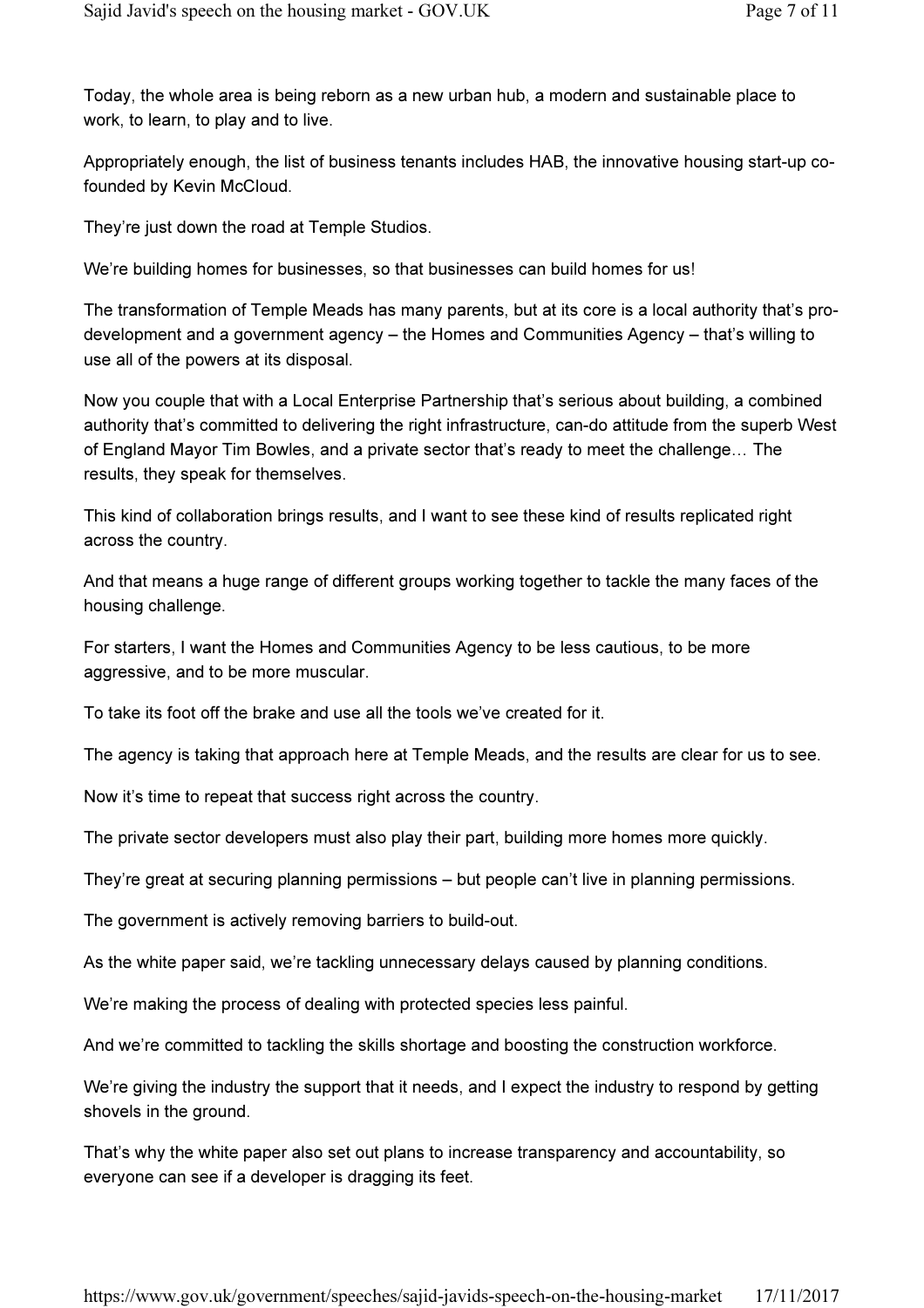Now, I've been very clear about the need for an end to unjustifiable land banking.

But the sector should remember that it's not just government that wants to see this happen.

It's a time of national shortage, and in this kind of time British people will not look kindly on anyone who hoards land and speculates on its value, rather than freeing it up for the homes our children and grandchildren need.

Then there are the housing associations.

I've talked before about my admiration for the work they do.

They kept on building throughout the recession.

They're on course to deliver 65,000 new homes a year by next year.

And many of those homes will go to be people who would otherwise be simply unable to afford them.

Housing associations are run like big businesses – after all, they have assets worth about £140 billion.

But they deliver an incredible social good, providing good quality homes for millions of people right across the country.

They have such an important role to play in getting homes built, which is why this government has not hesitated to give them the resources they need to succeed.

Just in the past month or so we've given them certainty over rental income and increased by  $£2$ billion the fund from which they can bid for cash to build homes for social rent.

And today, as I said at the start of this speech, we're reclassifying housing associations, taking them out of the public sector and off the government's balance sheet.

I know it sounds like a piece of bureaucratic box-ticking.

But the results will be far-reaching.

Freed from the distractions of the public sector, housing associations will be able to concentrate on developing innovative ways of doing their business, which is what matters most: building more homes.

Finally there is the most important cog in the housing and planning machine, local government.

Some councils – most in fact – are doing very well.

Where that's the case, where councils are showing real drive and ambition, the government will back them every step of the way, including with the kind of housing deal we're negotiating here in the West of England.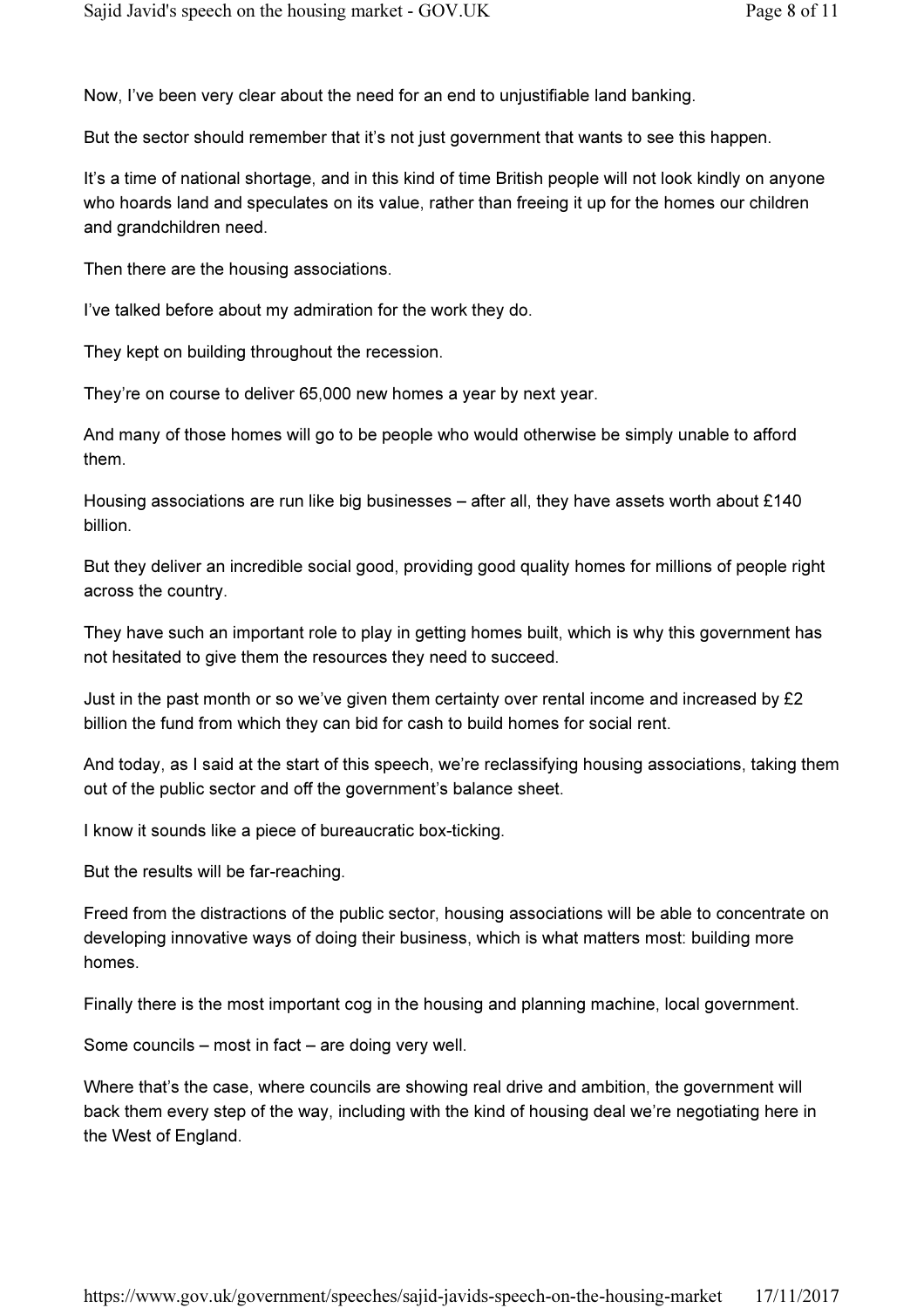And in the areas where supply and demand are most badly mismatched, where most homes are unaffordable to most people, I want to give local authorities the tools they need to build more – and that includes financial help.

I want to help local authorities because most of them deserve that help.

They're recognising their responsibilities and they're stepping up to meet them.

But too many still leave much to be desired.

It's more than 13 years since our existing local plan process was first introduced, letting England's 338 planning authorities set our how and where they expect to meet their residents' needs for new homes.

Yet, incredibly, more than 70 still haven't managed to get a plan adopted.

Of these, 15 are showing particular cause for concern.

Deadlines have been missed, promises have been broken, progress has been unacceptably slow.

No plan means no certainty for local people.

It means piecemeal speculative development with no strategic direction, building on sites simply because they are there rather than because homes are needed on them.

It means no coherent effort to invest in infrastructure.

It means developers building the homes they want to sell rather than the homes communities actually need.

And so on.

It's very simple: unplanned development will not fix our broken housing market.

It will most likely make things worse.

I do believe in localism above all else, which is why I've been willing to tolerate those who took their time to get the process moving.

What mattered most was that they got there in the end.

But today is the day that my patience has run out.

Those 15 authorities have left me with no choice but to start the formal process of intervention that we set out in the white paper.

By failing to plan, they have failed the people they are meant to serve.

The people of this country who are crying out for good quality, well-planned housing in the right places, supported by the right infrastructure.

They deserve better, and by stepping in now I'm doing all I can to ensure that they receive it.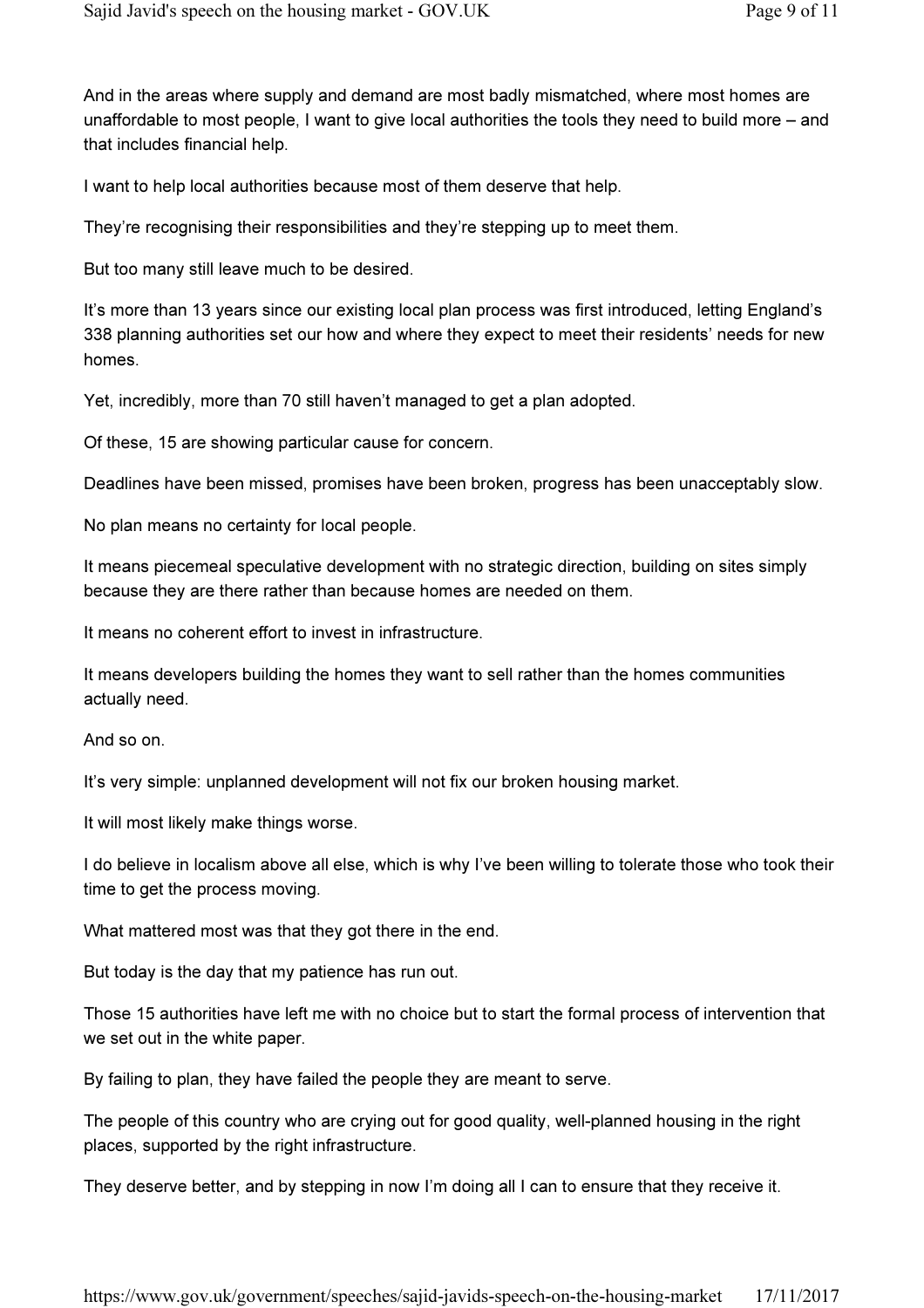To the other authorities who are lagging behind, don't think for one minute that you've got away with it.

That you can ignore agreed deadlines or refuse to co-operate with your neighbours.

Get your plan written.

Get your plan adopted.

I've shown today that I will take action if this doesn't happen.

I will not hesitate to do so again.

I've talked a lot today about housing supply.

After all, building more is the single biggest challenge that we face.

But this government's housing policy goes way beyond that.

Our homes and our lives are completely intertwined, which is why we're determined to make the housing market work better at every stage of your life.

We're building more houses so that you don't have to spend your childhood crammed into the kind of overcrowded accommodation I grew up in.

We're making the rental market fairer, more transparent and more affordable, so that when the time is right and you can leave home you can get a place of your own without being ripped off.

We're introducing longer tenancies, so you can plan ahead, put down roots, and you can start saving for that deposit.

We're creating a supply of affordable, appropriate homes for first-time buyers so that, when you're ready, you can get a foot on the housing ladder in the same way your parents did.

And we're helping you take the step up to buy your own home by putting billions of pounds into schemes like Help to Buy.

We're tackling rogue managing agents who hit leaseholders and tenants with unfair charges.

And we've launched a crackdown on abuse of leasehold so that desperate young buyers don't get stuck with a costly, unsellable asset.

We're reforming the whole process of buying and selling homes, so that as your family grows and your needs change you can move up the property ladder with the minimum of stress and expense.

We're making sure that developers offer a proper supply of suitable smaller homes so that you downsize once you get older.

And we're encouraging the construction of more sheltered and supported housing, so that the right kind of homes are there for you in your old age.

Faced with the crisis of the Second World War, Churchill demanded "action this day" so the country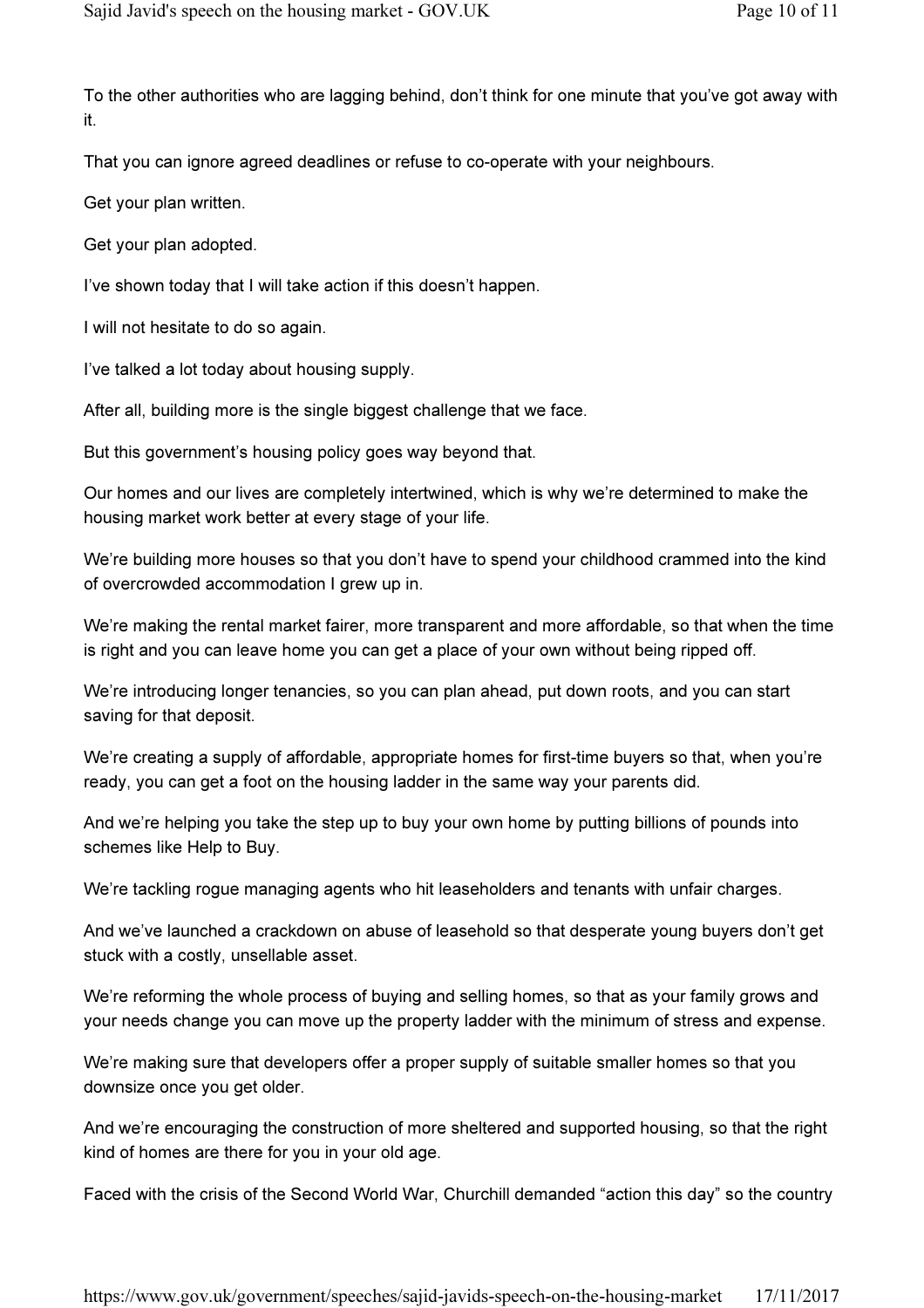could rise to the challenge.

And, faced with an unprecedented housing crisis, that's what you're going to get from this government.

Real action, day after day, week after week, to give this country a housing market that works for everyone.

In next week's Budget you'll see just how seriously we take this challenge, just how hard we're willing to fight to get Britain building.

But, as I've said, central government can only do so much.

If we're going to fix our broken housing market, if we're going to repair the damage that's being done to our society and communities, if we're going to make good on our promise to the next generation then, just like in Churchill's day, we all have a role to play.

We all have to roll up our sleeves and get to work.

Most important of all, we all have to ask ourselves what kind of country we want this to be.

Do we want this to be a nation where people who work hard can afford a place of their own?

Where strong families are raised in stable, close-knit communities?

Where ordinary working people can save for retirement and pass something on to their children?

I know I do.

That's why I'm totally committed to building more of the right homes in the right places at the right prices.

So is the Prime Minister.

So is the Chancellor.

So is this government.

It's a national crisis and it's one we're ready to meet.

The question is, are you ready to join us?

Published: 16 November 2017

From: Department for Communities and Local Government (https://www.gov.uk/government/organisations/department-for-communities-and-local-government) The Rt Hon Sajid Javid MP (https://www.gov.uk/government/people/sajid-javid)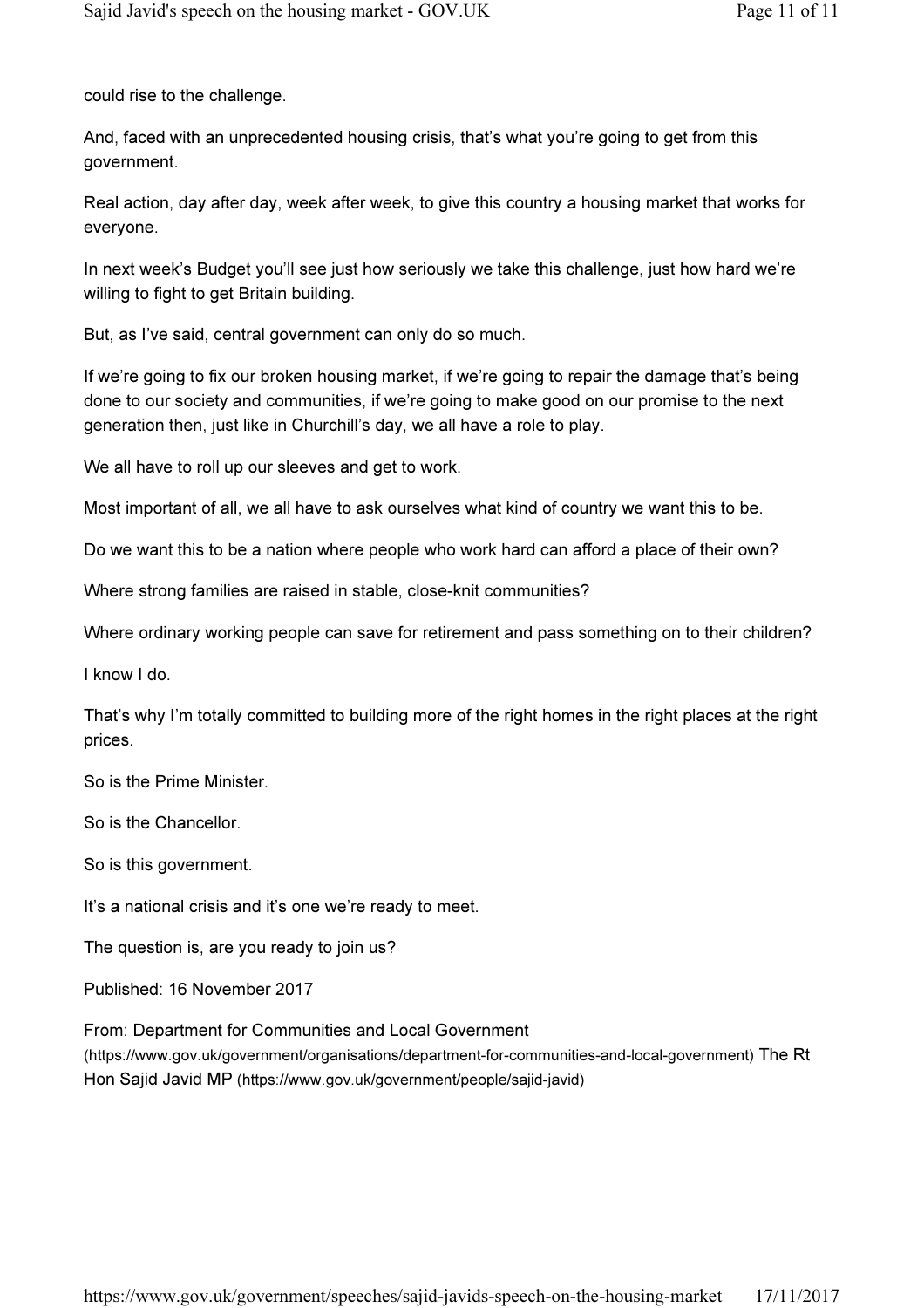### Local Plans:Written statement - HCWS254

WS Department for Communities and Local Government

Made on: 16 November 2017

Made by: Sajid Javid (Secretary of State for Communities and Local Government)

Commons HCWS254

#### Local Plans

On 7 February we published our Housing White Paper in which we made clear that the housing market in this country is broken, and the cause is very simple: for too long, we haven't built enough homes. We have identified three systemic problems: not enough local authorities planning for the homes they need; house building that is simply too slow; and a construction industry that is too reliant on a small number of big players.

Up-to-date plans, including local plans, are essential because they provide clarity to communities and developers about where homes should be built and where not, so that development is planned rather than the result of speculative applications. At present too few places have an up-to-date plan.

On 21 July 2015 we made a Written Ministerial Statement to the House on this same subject. At that point 82 per cent of authorities had published a Local Plan under the Planning and Compulsory Purchase Act 2004 regime. Today that figure stands at 92 per cent.

In the 13 years that have passed since the 2004 Act received Royal Assent, over 70 local planning authorities have yet to adopt a plan and of those 27 authorities still have failed to reach the publication stage. I am particularly concerned about the 15 local planning authorities that have recently either failed the duty to cooperate or failed to meet the deadlines set out in their Local Development Schemes, the public timetable that all local planning authorities are required to put in place.

I am therefore writing today to the local planning authorities of:

Basildon, Brentwood, Bolsover, Calderdale, Castle Point, Eastleigh, Liverpool, Mansfield, North East Derbyshire, Northumberland, Runnymede, St Albans, Thanet, Wirral and York.

These letters will start the formal process of intervention we set out in the Housing White Paper. We set out that we will prioritise intervention where:

- the least progress in plan-making has been made
- policies in plans had not been kept up to date
- there was higher housing pressure; and
- intervention would have the greatest impact in accelerating Local Plan production

We also made clear that decisions on intervention will also be informed by the wider planning context in each area (specifically, the extent to which authorities are working cooperatively to put strategic plans in place, and the potential impact that not having a plan has on neighbourhood planning activity).

I am writing today to give the local authorities the opportunity to put forward any exceptional circumstances, by 31 January 2018, which, in their view, justify their failure to produce a Local Plan under the 2004 Act regime. I will take responses received into account before any final decisions on intervention are taken.

The remaining authorities who are not making progress on their plan-making and fail to publish a plan for consultation, submit a plan to examination or to keep policies in plans up to date are on notice that consistent failure to make